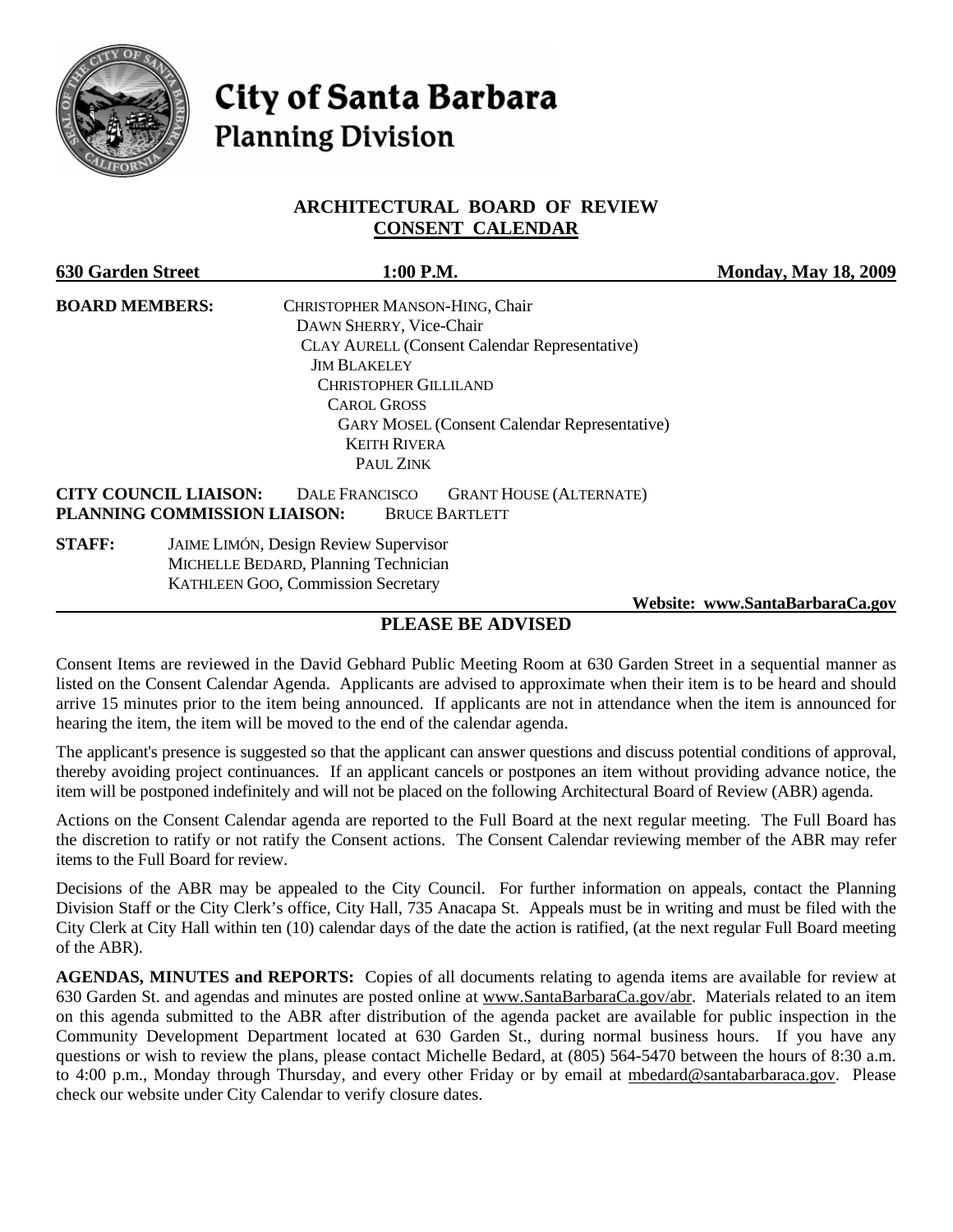**AMERICANS WITH DISABILITIES ACT:** In compliance with the Americans with Disabilities Act, if you need special assistance to gain access to, comment at, or participate in this meeting, please contact the Planning Division at 805-564-5470. If possible, notification at least 48 hours prior to the meeting will enable the City to make reasonable arrangements in most cases.

**POSTING:** That on May 14, 2009, at 4:00 p.m., this Agenda was duly posted on the indoor and outdoor bulletin boards at the Community Development Department, 630 Garden Street, and online at [www.SantaBarbaraCa.gov/abr.](http://www.santabarbaraca.gov/abr)

**PUBLIC COMMENT:** Any member of the public may address the Architectural Board of Review Consent Representative for up to two minutes on any subject within their jurisdiction that is not scheduled for a public discussion before the Board on that day.

## **REVIEW AFTER FINAL**

#### **A. 516 & 518 W LOS OLIVOS ST R-3 Zone**

Assessor's Parcel Number: 025-160-015 Application Number: MST2007-00118 Owner: Bruce Burke Architect: Edwards Pitman

(Proposal to convert two existing one-story residences to condominium units on a 8,348 square foot lot. The proposal includes an 86 square foot addition to the existing 1,196 square foot unit at the rear of the property, a 96 square foot addition to the existing 1,260 square foot unit at the front of the property, construction of a 210 square foot carport and one uncovered parking space for each unit to total two uncovered and two covered spaces on the site. Modifications are requested for alterations in the interior yard setback for both units and to eliminate the six foot tall wood fences in the private outdoor living space.)

**(Review After Final to revise windows on the south and west elevations; change windows to single hung windows; addition of a high window on the south elevation of Unit 1; revised entry porch on Units 1 and 2; revised rear porch on Unit 1; and change the exterior siding.** 

## **CONTINUED ITEM**

| <b>B.</b> | <b>221 W VICTORIA ST</b> | <b>R-4 Zone</b> |
|-----------|--------------------------|-----------------|
|           |                          |                 |

Assessor's Parcel Number: 039-171-003 Application Number: MST2009-00225 Owner: City of Santa Barbara Housing Authority Architect: Vadim Hsu

(Proposal for exterior alterations to an existing 24 unit apartment complex to include the replacement of existing doors and windows, resurface the existing balconies and stairs and repaint the existing apartment building.)